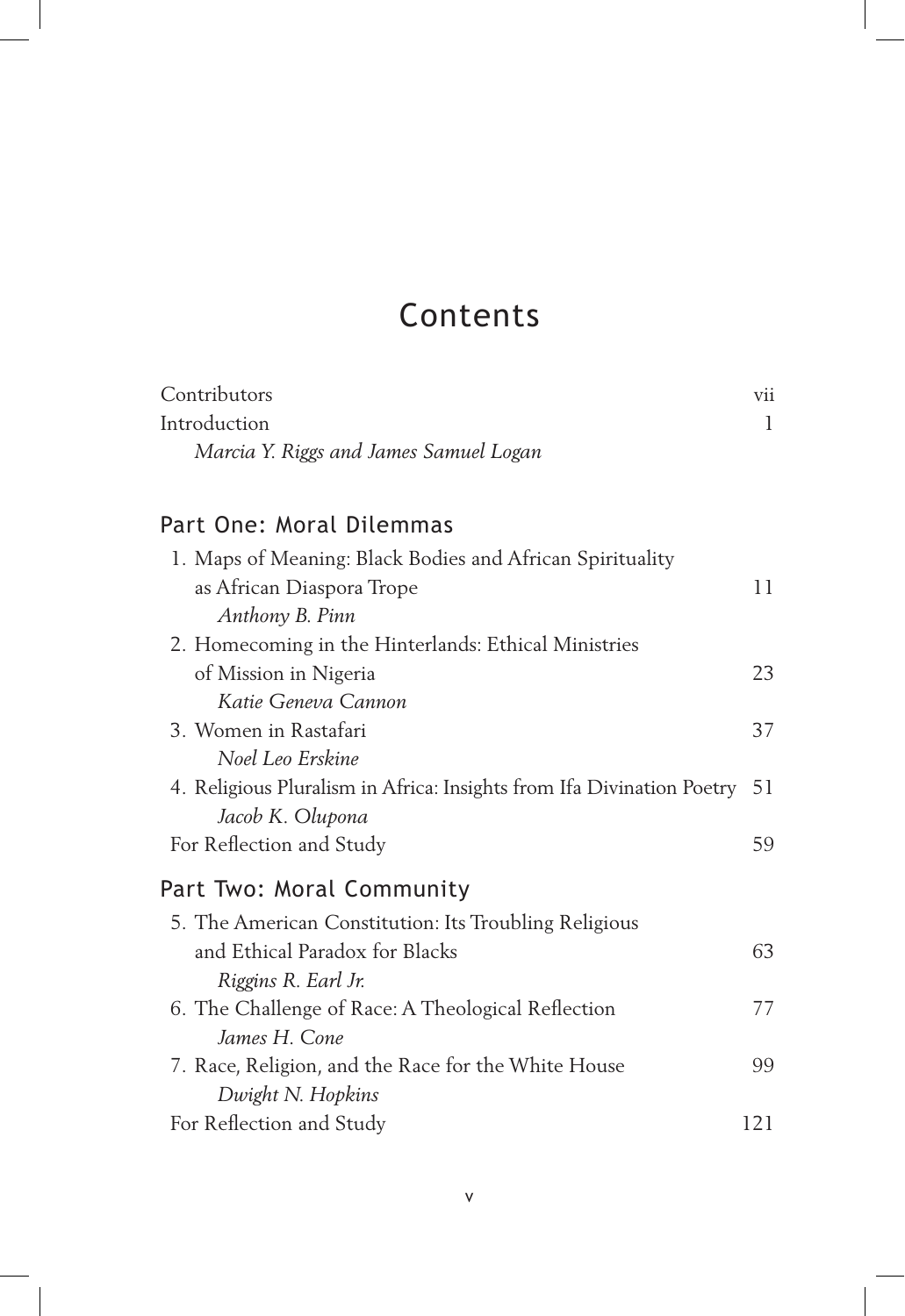## Part Three: Moral Discourse

| 8. "Who Is Their God?" A Critique of the Church Based<br>on the Kingian Prophetic Model | 125 |
|-----------------------------------------------------------------------------------------|-----|
| Lewis V. Baldwin                                                                        |     |
| 9. Onward, Christian Soldiers! Race, Religion, and Nationalism                          |     |
| in Post-Civil Rights America                                                            | 139 |
| Jonathan L. Walton                                                                      |     |
| 10. Overcoming Christianization: Reconciling Spiritual                                  |     |
| and Intellectual Resources in African American Christianity<br>Rosetta E. Ross          | 159 |
| 11. A Moral Epistemology of Gender Violence                                             | 171 |
| Traci C. West                                                                           |     |
| For Reflection and Study                                                                | 185 |
| Part Four: Moral Vision                                                                 |     |
| 12. An Ecowomanist Vision                                                               | 189 |
| Melanie L. Harris                                                                       |     |
| 13. An American Public Theology in the Absence of Giants:                               |     |
| Creative Conflict and Democratic Longings                                               | 195 |
| Victor Anderson                                                                         |     |
| 14. Walking on the Rimbones of Nothingness: Embodied                                    |     |
| Scholarship for Those of Us Way Down Under the Sun                                      | 215 |
| Emilie M. Townes                                                                        |     |
| 15. Still on the Journey: Moral Witness, Imagination,                                   |     |
| and Improvisation in Public Life                                                        | 229 |
| Barbara A. Holmes                                                                       |     |
| For Reflection and Study                                                                | 239 |
| Afterword                                                                               | 241 |
| Marcia Y. Riggs and James Samuel Logan                                                  |     |
| Notes                                                                                   | 243 |
| Indexes                                                                                 | 263 |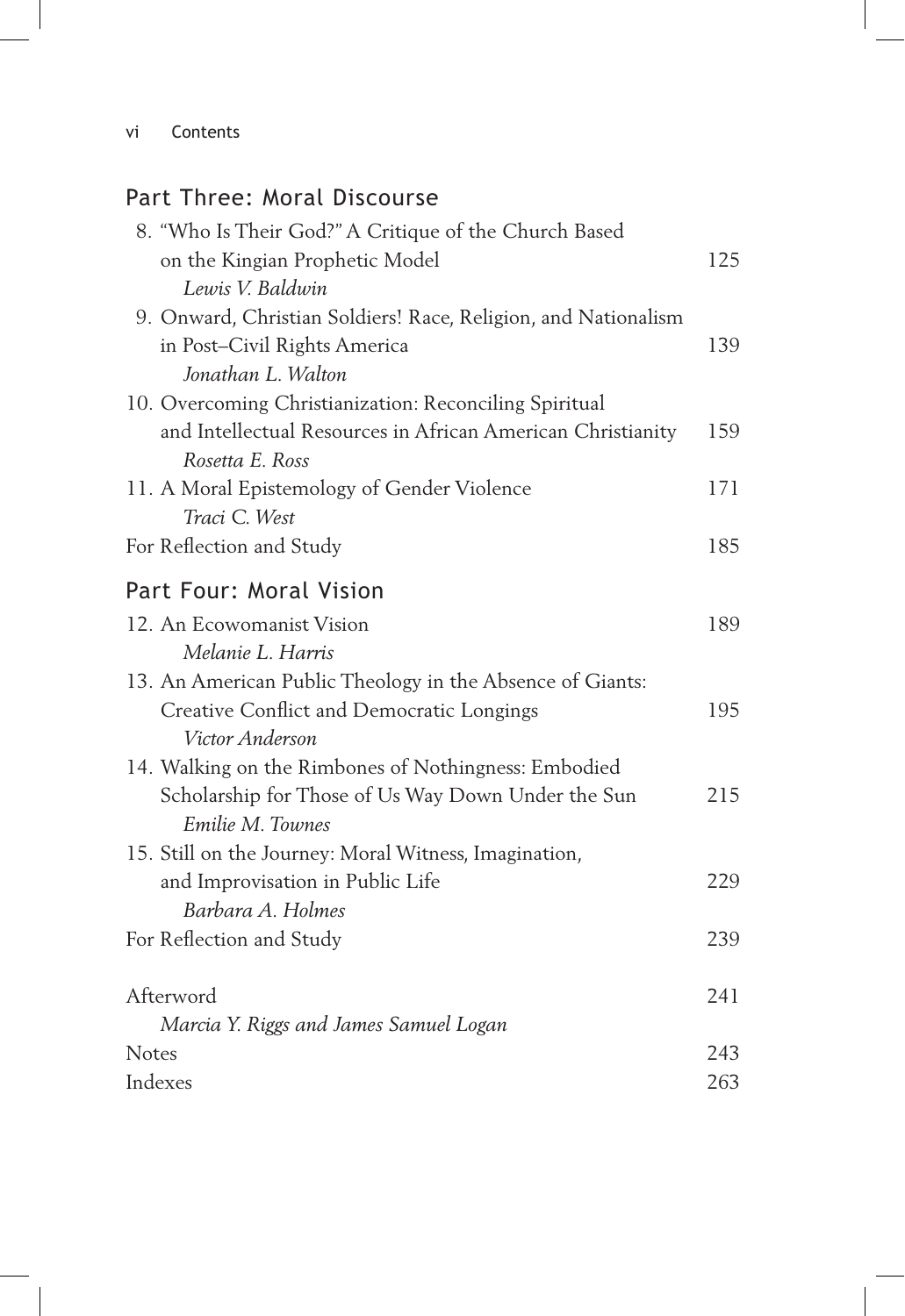## Contributors

**Victor Anderson** is professor of Christian ethics at Vanderbilt University Divinity School, with a joint appointment as professor of African American studies and religious studies in the College of Arts and Sciences. He is author of *Beyond Ontological Blackness: An Essay in African American Religious and Cultural Criticism* (1995); *Pragmatic Theology: Negotiating the Intersection of an American Philosophy of Religion and Public Theology*  (1999); and *Creative Exchange: A Constructive Theology of African American Religious Experience* (Fortress Press, 2008).

**Katie Geneva Cannon** is the Annie Scales Rogers Professor of Christian Ethics at Union Presbyterian Seminary in Richmond, Va. In 1983 Cannon became the first African American woman to receive a PhD from Union Theological Seminary in New York City and was also the first African American woman to be ordained in the United Presbyterian Church (U.S.A.). She is the author or editor of numerous articles and seven books, including *Katie's Canon: Womanism and the Soul of the Black Community and Black Womanist Ethics* (1998).

**James H. Cone** is the Charles A. Briggs Distinguished Professor of Systematic Theology at Union Theological Seminary. Dr. Cone is best known for his groundbreaking works, *Black Theology and Black Power* (1969) and *A Black Theology of Liberation* (1970), as well as the highly acclaimed *God of the Oppressed* (1975), *Martin and Malcolm and America: A Dream or a Nightmare?* (1991), and, most recently, *Risks of Faith* (1999). An ordained minister in the African Methodist Episcopal Church, Dr. Cone's current research focuses on the cross and the lynching tree, exploring the relationship between the two theologically.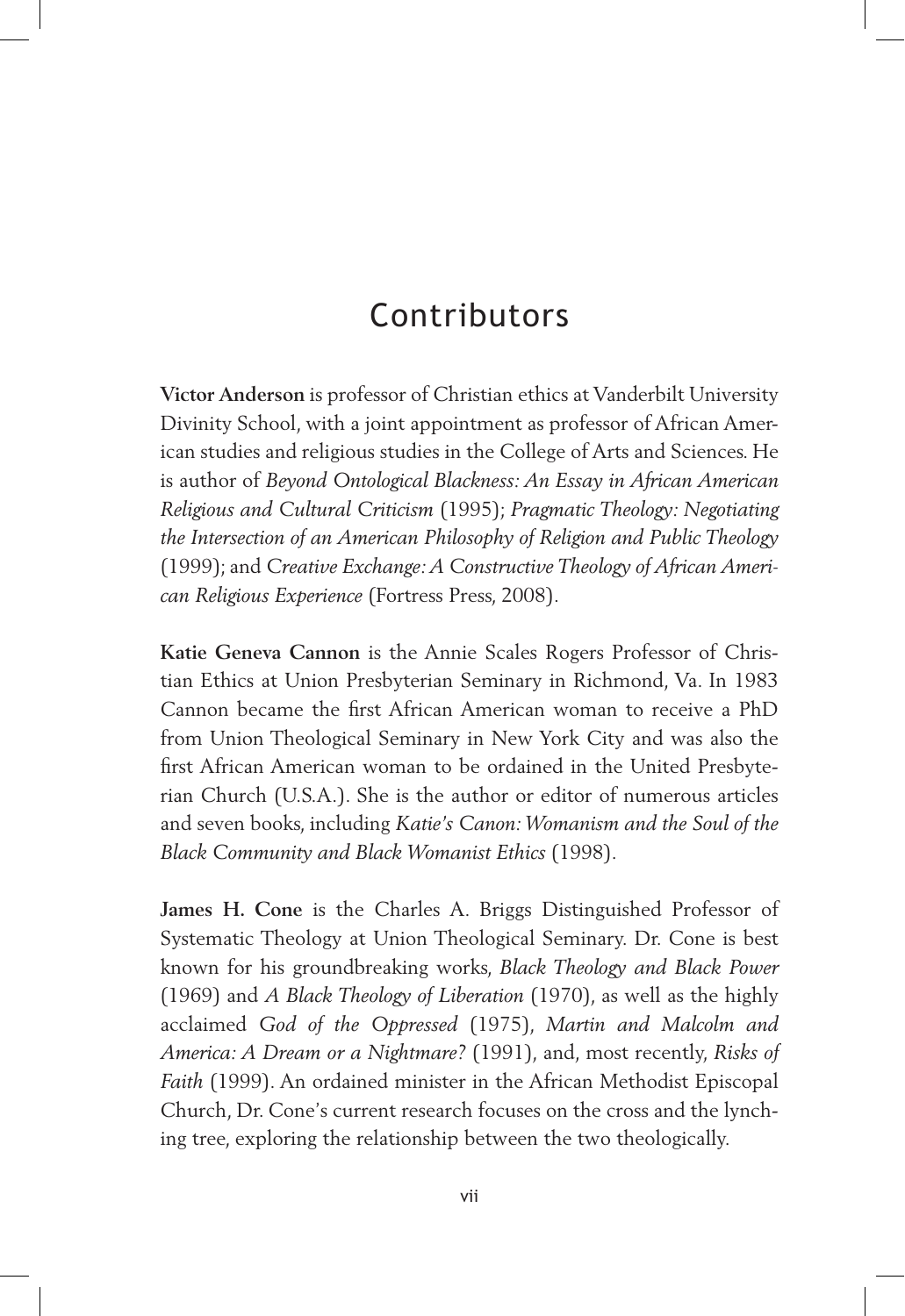**Lewis V. Baldwin** is professor of religious studies at Vanderbilt University. Among his many publications are *There Is a Balm in Gilead: The Cultural Roots of Martin Luther King Jr.* (Fortress Press, 1991); *To Make the Wounded Whole: The Cultural Legacy of Martin Luther King Jr.* (Fortress Press, 1992); and *Toward the Beloved Community: Martin Luther King Jr. and South Africa* (1995). An ordained Baptist preacher, his most recent book is *Never to Leave Us Alone: The Prayer Life of Martin Luther King Jr.* (Fortress Press, 2010).

**Riggins R. Earl Jr.** is professor of ethics and theology at the Interdenominational Theological Center in Atlanta. His significant publications include *Dark Symbols, Obscure Signs: God, Self and Community in the Slave Mind* (2003); *Dark Salutations: Ritual, God, and Greetings in the African American Community* (2001); and *The Jesus as Lord and Savior Problem: Blacks*' *Double Consciousness Self-Worth Dilemma* (forthcoming). He is currently researching a book-length manuscript titled *Blacks, the Bible, and the Constitution*.

**Noel Leo Erskine** is professor of theology and ethics at Emory University's Candler School of Theology and Graduate Division of Religion, specializing in black theology and pedagogy, the history and development of the black church, and theological method in the work of James Cone, Karl Barth, Dietrich Bonhoeffer, and Martin Luther King Jr. His publications include *From Garvey to Marley: Rastafari Theology* (2005); *King Among the Theologians* (1994); *Decolonizing Theology: A Caribbean Perspective* (1981, 1998); and *Black People and the Reformed Church in America* (1978).

**Melanie L. Harris** is associate professor of religion at Texas Christian University in Ft. Worth. An ordained minister in the African Methodist Episcopal Church, she holds degrees from Union Theological Seminary, Iliff School of Theology, and Spelman College. As a former broadcast journalist, Dr. Harris worked as a television news producer and news writer for ABC, CBS, and NBC news affiliates in Atlanta and Denver. She is the author of *Gifts of Virtue: Alice Walker and Womanist Ethics* (2010).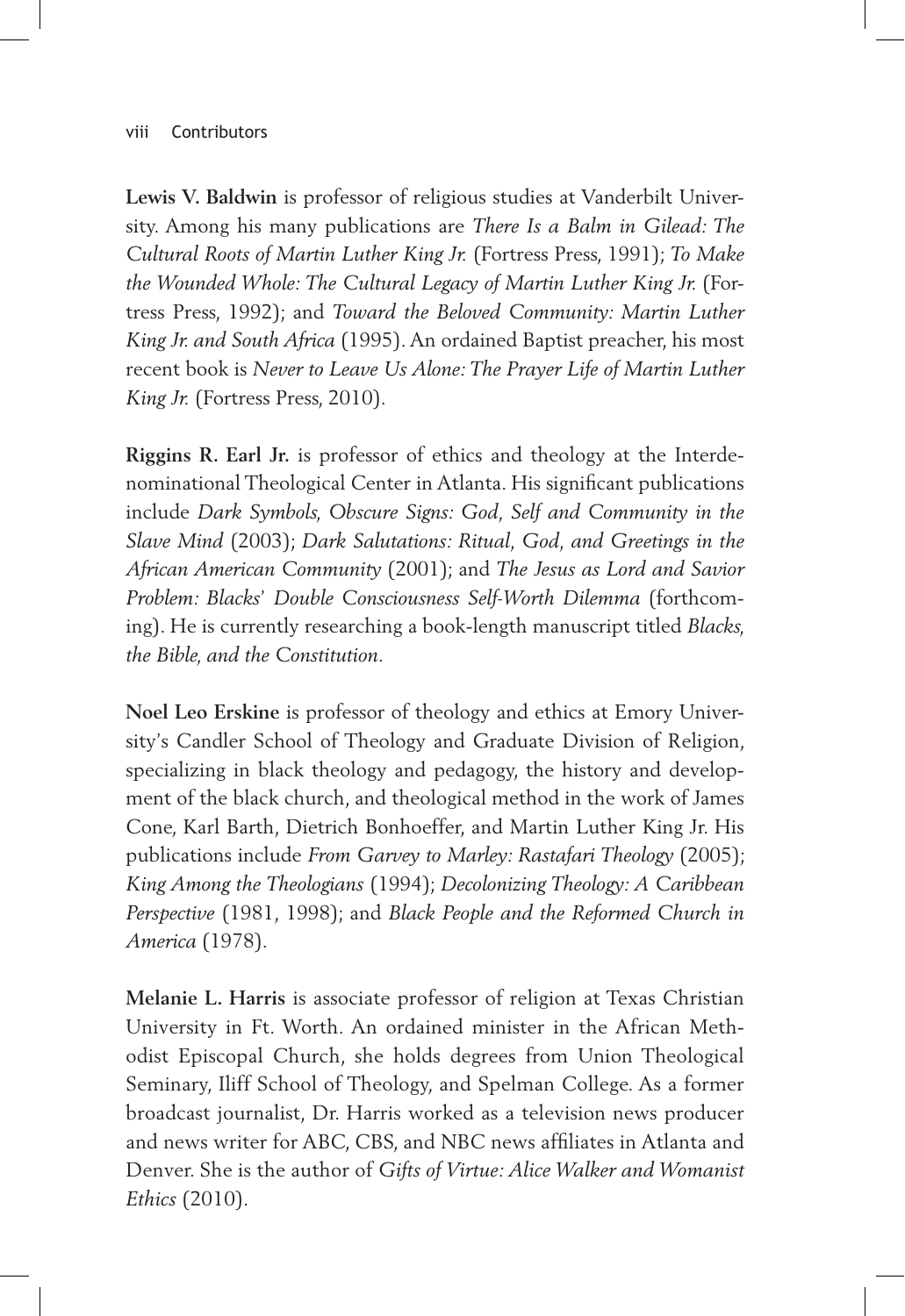**Barbara A. Holmes** is professor of ethics and African American studies at Memphis Theological Seminary, where she was formerly vice president of academic affairs and dean of the seminary. Ordained in the Latter Rain Apostolic Holiness Church in Dallas, she has privilege of call in the United Church of Christ and recognition of ministerial standing in the Christian Church (Disciples of Christ). Her most recent publications include *Liberation and the Cosmos: Conversations with the Elders*  (Fortress Press, 2008) and *Joy Unspeakable: Contemplative Practices of the Black Church* (Fortress Press, 2004)*.*

**Dwight N. Hopkins** is professor of theology in the University of Chicago Divinity School and senior editor of the Henry McNeil Turner/ Sojourner Truth Series in Black Religion. Among his many works are *Being Human: Race, Culture, and Religion* (Fortress Press, 2005); *Heart and Head: Black Theology—Past, Present, and Future* (2002); *Introducing Black Theology of Liberation* (1999); *Down, Up, and Over: Slave Religion and Black Theology* (Fortress Press, 1999); and *Shoes That Fit Our Feet: Sources for a Constructive Black Theology* (1993); as well as numerous edited and coedited volumes.

**James Samuel Logan** is associate professor of religion, and associate professor and director of African and African American Studies, at Earlham College. He earned an MA in theology and ethics from Associated Mennonite Biblical Seminary and a PhD in religion and society from Princeton Seminary. His publications include *Good Punishment? Christian Moral Practice and U.S. Imprisonment* (2008); "Liberalism, Race, and Stanley Hauerwas," *CrossCurrents* (Winter 2006); and "Immanuel Kant on Categorical Imperative," in *Beyond the Pale: Reading Christian Ethics From the Margins*, ed. Miguel De La Torre and Stacey Floyd-Thomas (forthcoming fall 2011).

**Jacob K. Olupona** is professor of African religious traditions at Harvard Divinity School, with a joint appointment as professor of African and African American studies in the Faculty of Arts and Sciences. His books include *Òrìsà Devotion as World Religion: The Globalization of Yorùbá Religious Culture* (coedited with Terry Rey, 2008), and *Kingship,*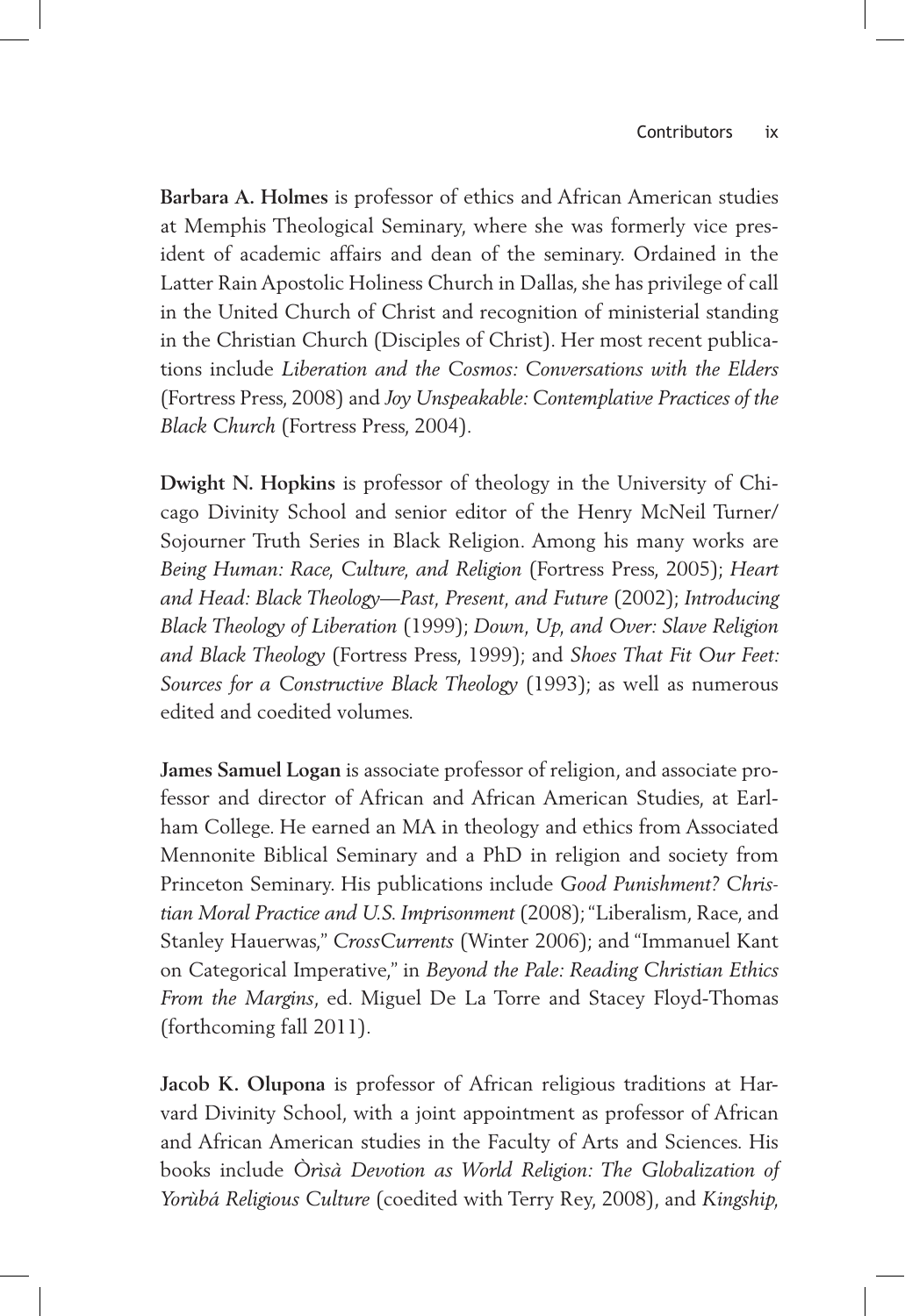*Religion and Rituals in a Nigerian Community: A Phenomenological Study of Ondo Yoruba Festivals.* A past president of the African Association for the Study of Religion (1991), his forthcoming book is *Ile-Ife: The City of 201 Gods*.

**Anthony B. Pinn** is the Agnes Cullen Arnold Professor of Humanities, Professor of Religious Studies, and Director of Graduate Studies at Rice University. He is the author of numerous books including *What Is African American Religion?* (Fortress Press, 2011); *Terror and Triumph: The Nature of Black Religion* (Fortress Press, 2003); *Varieties of African American Religious Experience* (Fortress Press, 1998); *The Black Church in the Post–Civil Rights Era* (2002); *Why, Lord? Suffering and Evil in Black Theology* (1999); and *African American Humanist Principles: Living and Thinking Like the Children of Nimrod* (2004)*.*

**Marcia Y. Riggs** is the J. Erskine Love Professor of Christian Ethics at Columbia Theological Seminary in Decatur, Ga., and director of the ThM program. She is a recognized authority on the black woman's club movement of the nineteenth century, the subject of her first book, *Awake, Arise, and Act! A Womanist Call for Black Liberation* (1994). Her other books include *Can I Get A Witness? Prophetic Religious Voices of African American Women, An Anthology* (1997), and *Plenty Good Room: Black Women Versus Male Power in the Black Church* (2008).

**Rosetta E. Ross** is professor of religious studies at Spelman College in Atlanta. Her research and writing explore the role of religion in black women's activism and focuses particularly on the civil rights movement. She is author of *Witnessing and Testifying: Black Women, Religion, and Civil Rights* (Fortress Press, 2003), which examines religion as a source that helped engender and sustain activities of seven black women civil rights leaders. Ross's current research explores compassion and common sense in private and public life.

**Emilie M. Townes** is the associate dean of academic affairs and Andrew W. Mellon Professor of African American Religion and Theology at Yale University Divinity School with joint appointments in Yale University's